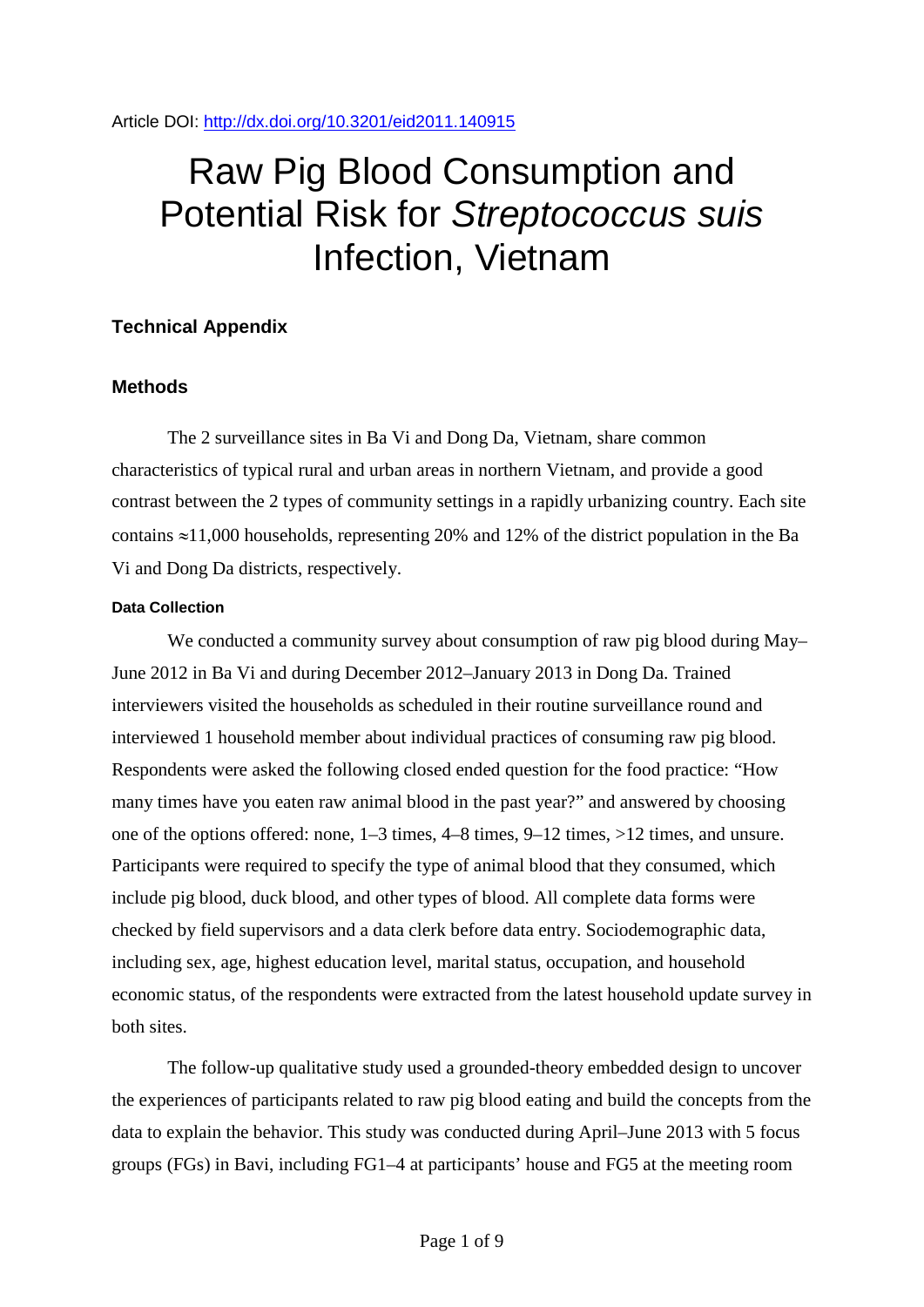of the FilaBavi office located in the district hospital, and 5 (FG5–10) in Dong Da, which were organized at the community health centers in the participants' vicinity. All FGs were moderated by one of the authors (VTLH) in Vietnamese by using a question guide. The question guide was designed to include 5 categories of questions to maintain the flow of the discussion: opening, introductory, transition, key, and ending (*1*).

The main aspects discussed are contexts in which the dish is consumed, attributes of the dish (likes and dislikes), factors influencing the choices of eating, perceived health benefits and health risks associated with the dish, feasibility of relevant public interventions, and recommendations for better implementation. Participants were invited to share their experiences of related public interventions. The subsequent discussion focused 4 main types of interventions: 1) information, education and communication activities, 2) the ban on selling raw animal blood, 3) inspection of animals and animal products, and 4) vaccination of pigs. The question guide was adjusted after each FG when there was new information identified. Each FG lasted 1.5–2 hours and was audiotaped with consent from the participants. One research assistant was present in each FG for note taking and logistics support. At the end of each FG, the moderator summarized the content discussed and checked with the participants if the moderator has correctly understood the participants' responses.

Eighty-one persons were purposefully selected from the 2 surveillance sites to participate in 10 FGs. These participants were met and invited individually by the field interviewers. In each site, we held 2 FGs for men and 2 FGs for women who were the general community residents, and 1 FG for local staff (health workers, women's union staff, and culture and information staff). Each FG had 6–9 participants. All FGs included persons who never consumed, who used to consume, and who were consuming raw pig blood dishes at the time of the study. The age range of the persons was 21–80 years (median age 45 years). Each FG participant was compensated ≈\$9.50 (US dollars) for their time participating in the study.

#### **Data Analysis**

Quantitative data were analyzed by using SPSS software version 19.0 (IBM Corp., Armonk, NY, USA). We calculated the proportions of respondents eating *tiet canh* with 95% CIs. Associations with sociodemographic variables were examined by using univariate logistic regression with gender and age adjustment. Independent variables included sex, age, education (years of schooling), occupation, household economic status (quintiles), and marital status. Odds ratios with 95% CIs were calculated for each variable. Model selection was performed by forcing all variables into a model and removing step-by-step the least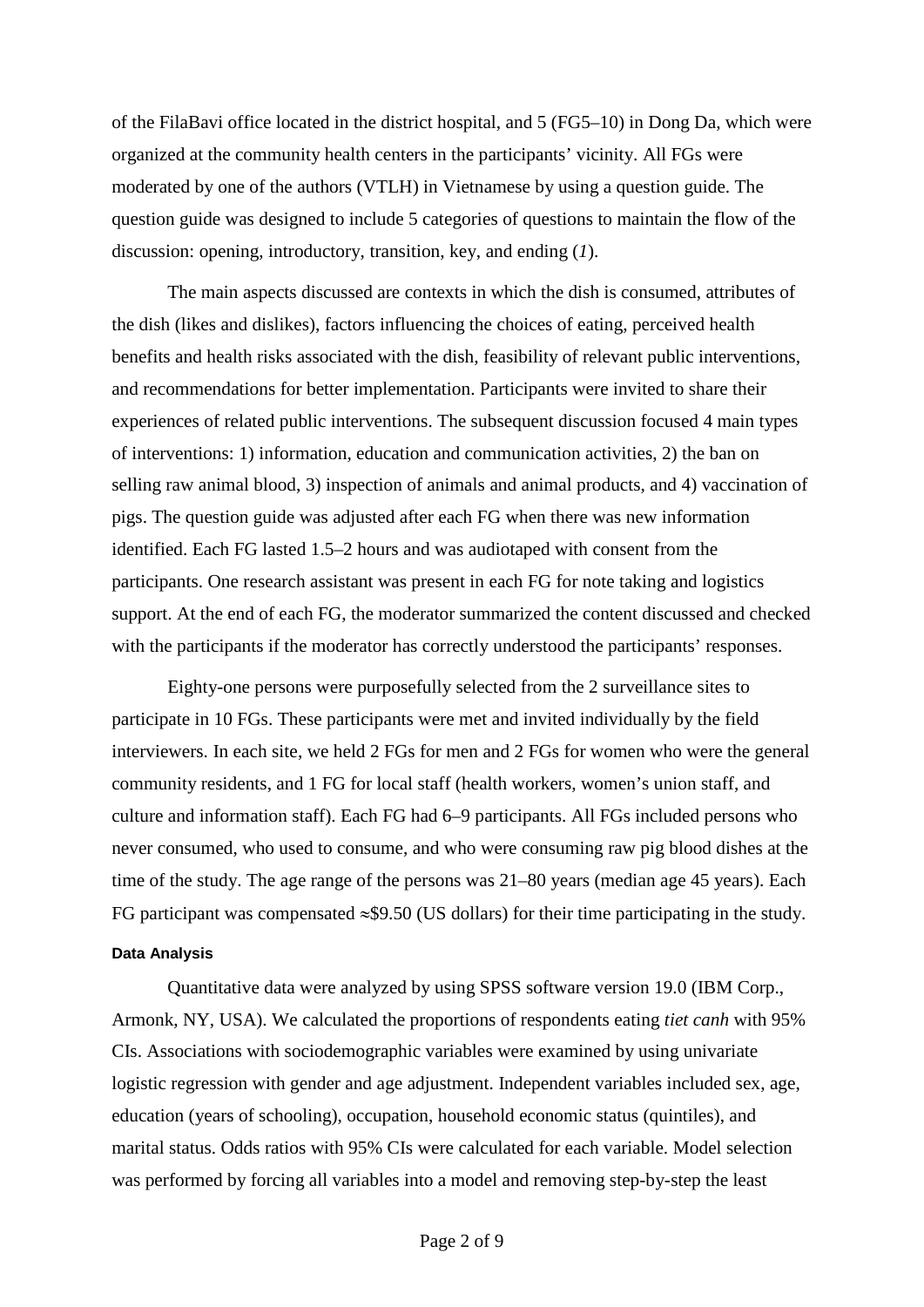significant variable. We used the Nagelkerke  $R^2$  statistic, which can range from 0 to 1, to select the most parsimonious model with the highest explanatory power and smallest number of variables.

We transcribed qualitative FG data and uploaded to the NVivo software version 10 (QSR International Pty. Ltd., Doncaster, Victoria, Australia) for cleaning and analysis. Transcripts were read in Vietnamese by 1 of the authors (VTLH) to identify initial categories. They were then reread in detail, and each quote examined to see if it fit within existing categories or if a new category was required. Toward the end of the process, all transcripts were reviewed again to group responses into broader categories. Results were verified by another author (TKT), and validity of the categories was reviewed again by all team members. Representative quotes from each category are provided in this Technical Appendix. The FG discussions reached a point of saturation (no new information was identified in the last FG), and generated highly valuable observations that greatly informed all aspects of the research topic.

#### **Ethical Considerations**

The study was approved by the Oxford Tropical Research Ethics Committee of University of Oxford (OXTREC Reference 509–13) and the Hanoi Medical University Review Board. Household participants were part of the demographic surveillance cohorts for which informed consent was obtained.

## **Reference**

Krueger RA, Casey MA. Focus groups: a practical guide for applied research. 3rd ed. Thousand Oaks (CA): Sage Publications; 2000.

| infection, vietnam    |                                                                                                                                                                                                                                           |
|-----------------------|-------------------------------------------------------------------------------------------------------------------------------------------------------------------------------------------------------------------------------------------|
| Type of question      | Content                                                                                                                                                                                                                                   |
| Opening (5 min)       | For people who consume tiết canh: Tell us who you are, what is you occupation, and when was<br>the last time you eat tiết canh.                                                                                                           |
|                       | For people who do not consume tiết canh: Tell us who you are, what you do, and when was the<br>last time you eat tiết canh, if ever.                                                                                                      |
| Introduction (10 min) | What is the first thing that comes to mind when you hear the word "tiết canh"? What are the main<br>ingredients for a plate/ bowl of tiết canh? Where do the main ingredients come from?<br>Describe the process of making pig tiet canh. |
|                       | For people who consume tiết canh: Think back to your last experience related to pig tiết canh,<br>could you describe that experience (where, where, with whom, how were your feelings)?                                                   |
|                       | For people who do not consume tiết canh: Think back to your last experience related to piq tiết<br>canh (even when you did not eat it), could you describe that experience (where, with whom,<br>your feelings)?                          |
|                       | For women who do not eat tiết canh: Does your husband eat pig tiết canh? How do you feel<br>about that?                                                                                                                                   |
| Transition (15 min)   | Who often eat tiết canh, what type of tiết canh, with what food/ drink and when/ where do they<br>often eat it (context)?                                                                                                                 |

Technical Appendix Table 1. Questionnaire regarding raw pig blood consumption and potential risk for *Streptococcus suis* Infection, Vietnam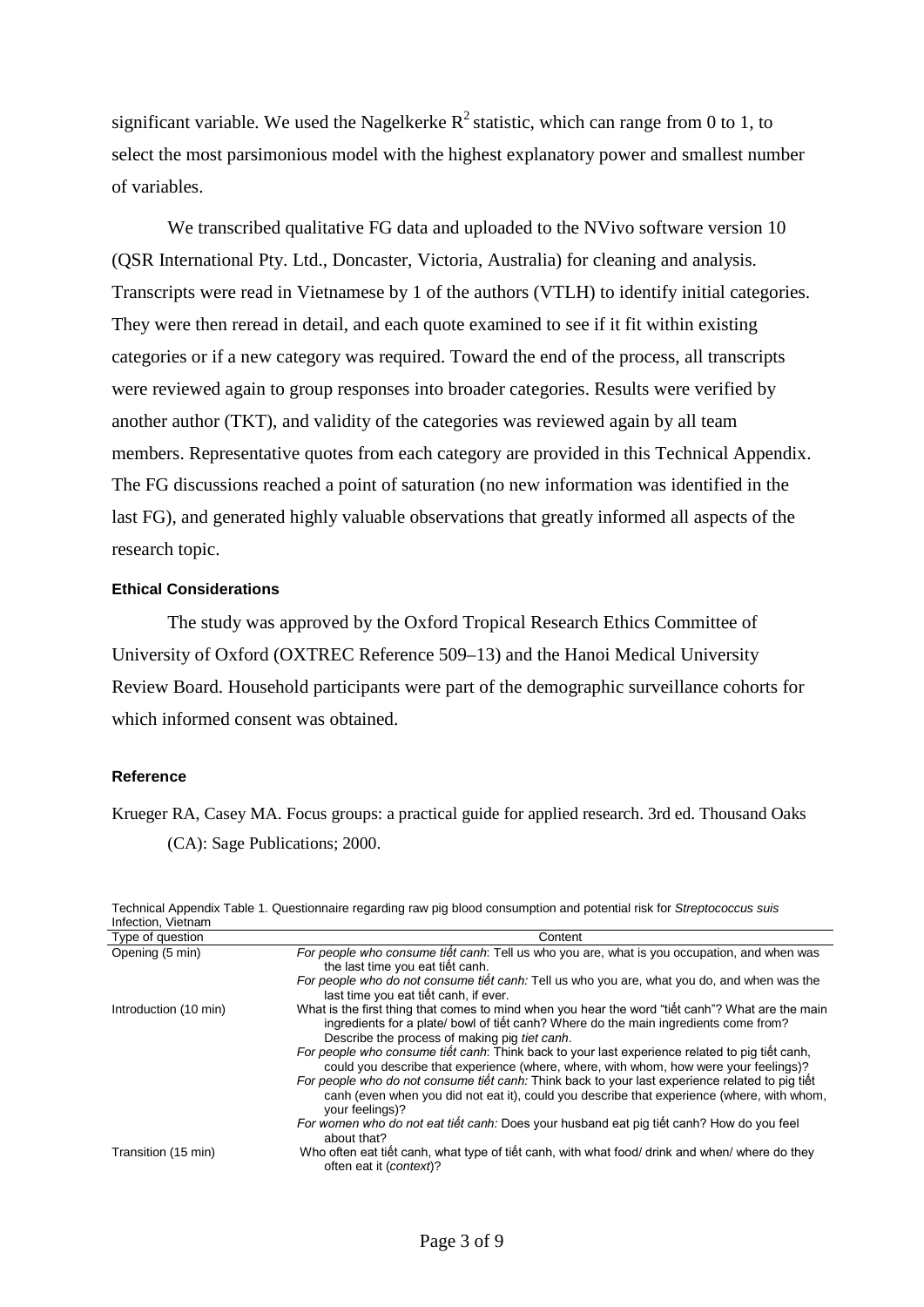| Type of question | Content                                                                                               |
|------------------|-------------------------------------------------------------------------------------------------------|
|                  | Context might include breakfasts, special traditional occasions (wedding, funeral, annual             |
|                  | commemoration of death), friend/family gathering                                                      |
|                  | Explore further if these traditional occasions/ friend or family gatherings are mentioned: What       |
|                  | attributes of tiết canh have made it a common food to serve at these events?                          |
| Key              | 1. Attributes of tiết canh (10 min)                                                                   |
| Total:           | What do you like about pig tiết canh?                                                                 |
| 75 min           | What do you dislike about pig tiết canh?                                                              |
|                  | 2. Influences to consume tiết canh (15 min)                                                           |
|                  | For people who consume tiet canh: Please tell us the three most important factors that often          |
|                  | make you decide to eat pig tiết canh.                                                                 |
|                  | For people who do not consume tiet canh: Please tell us the three most important factors that         |
|                  | often make you avoid eating pig tiệt canh.                                                            |
|                  | Moderator/assistant write all factors mentioned in the flipchart                                      |
|                  | Now, look at the list of all these factors, which factor is the most important for you (not necessary |
|                  | the one that you have told us before)?                                                                |
|                  | 3. Health risks associated with tiêt canh (30 min)                                                    |
|                  | What are the good things to your health from eating pig tiết canh?                                    |
|                  | What are the bad things to your health from eating pig tiết canh?                                     |
|                  | Should children eat tiết canh? What are the reasons for children eat/ not to eat pig tiết canh?       |
|                  | Should women eat pig tiết canh? What are the reasons for women eat/ not to eat pig tiết canh?         |
|                  | Show a picture of a patients with severe Streptococcus suis infection with skin necrosis.             |
|                  | Look at this picture, what do you think has happened to this patient? And how?                        |
|                  | Explain what happened to the patient: Streptococcus suis infection after eating pig tiêt canh.        |
|                  | People can get this disease not only through eating tiết canh, but also through eating other          |
|                  | undercooked pig products.                                                                             |
|                  | For people who consume tiết canh: Knowing this possible consequence of eating pig tiết canh,          |
|                  | will you still eat it, and what are the reasons for your choice?                                      |
|                  | For all participants: Pig organs such as uterus, intestines, tonsils or tongue are also the foods     |
|                  | that can contain S. suis bacteria, and these dishes are often served undercooked. What are            |
|                  | the reasons for these foods to be undercooked? From your experience, is this easy to                  |
|                  | prepare these foods well enough to kill harmful bacteria?                                             |
|                  | 4. Recommendations for interventions (20 min)                                                         |
|                  | Should we do something to prevent S.suis infection through eating pig tiet canh and other             |
|                  | undercooked pig products? If yes, what should be done and how? (by individual, by                     |
|                  | government)                                                                                           |
|                  | Moderator list all suggestions from participants on the flipchart.                                    |
|                  | Following is a list of possible programs that might be carried out to prevent S. suis infection       |
|                  | through eating pig tiết canh and other undercooked pig products, please choose the most               |
|                  | effective intervention that you think can work for your community. Provide reasons for your           |
|                  | choice.                                                                                               |
|                  | Moderator shows the following list of interventions on a flipchart to the participants, and add any   |
|                  | new interventions mentioned by the participants in the previous question:                             |
|                  | Public education campaign (via TV, radio, newspaper, loudspeakers) to advice the public               |
|                  | not to prepare or eat raw/ undercooked pig derived dishes                                             |
|                  | Public education programs to provide information for communities of how to prepare safer              |
|                  | pig dishes from the high-risk pig products.                                                           |
|                  | Public ban on selling tiết canh products and implementation of this ban                               |
|                  | Vaccination of pigs against S.suis                                                                    |
|                  | Education at school on the health risks of eating raw/ undercooked pig products                       |
|                  | Prohibition of selling, processing and consumption of sick/dead pigs                                  |
| Ending (10 min)  | Moderator summarizes the main content of the focus group.                                             |
|                  | Is there anything else you would like to add or mention before we wrap-up?                            |

Technical Appendix Table 2. Recipe commonly used for making *tiet canh* in northern Vietnam

Preparing blood: Pig is bled and blood is collected into a large container which already contains a small amount of saline solution to initially prevent the blood from coagulating. The saline solution is usually made from salt and water (or diluted fish sauce). If too much salt, the blood will not coagulate when mixing with the solid mix at the later stage.

Preparing the solid mix: varies depending on type of pig and geographic regions. Common pig portions used for making the solid mix are: spareribs meat, rib cartilage, neck meat, lung, tongue, throat, intestines. These are boiled/ roasted and chopped and maybe fried until crunchy. Roasted onion and ginger also can be added .Put the mix into bowls/ plates that will be used for preparing the final dish.

Add the prepared blood together with some water (suggested amount 1 spoon of blood and 2 spoons of water) to the bowl/ plate containing the solid mix above. Let it set until it coagulates.

When it coagulates, sprinkle some peppers and roasted peanuts on top.

Served with lemon, some aroma leaves such as mint leaves, basil, thorny coriander, and rice wine. Boiled intestines,

stomach, and uterus can also be served with *tiet canh*.

(summarized from the transcripts of focus group discussions)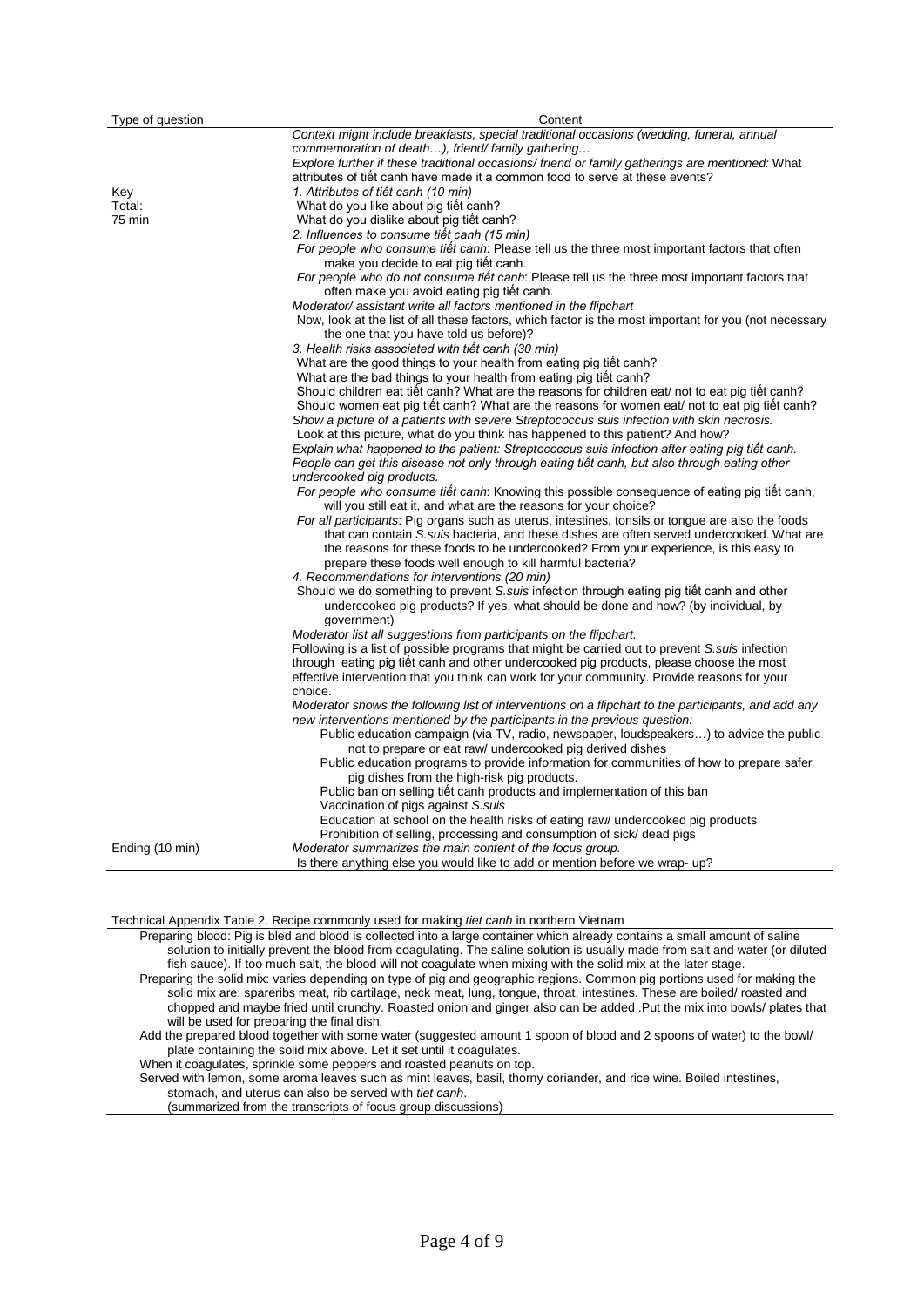Technical Appendix Table 3. Demographic and economic characteristics and *tiet canh* consumption practice of respondents in the survey in Ba Vi (rural district) and Dong Da (urban district), Hanoi, Vietnam\*

| Characteristic                      | Ba Vi, n = 6,943 | Dong Da, $n = 3,921$ |
|-------------------------------------|------------------|----------------------|
| Male sex                            | 1,710 (24.6)     | 1,353(34.5)          |
| Age, y mean (95% CI) <sup>+</sup>   | 47.0 (46.6-47.3) | 48.3 (47.8-48.8)     |
| Education (no. schooling years)     | 7 missing        | 26 missing           |
| ≤5                                  | 1,110 (16.0)     | 148 (3.8)            |
| $6 - 9$                             | 4,310 (62.1)     | 852 (21.9)           |
| $10 - 12$                           | 1,351 (19.5)     | 1,574 (40.4)         |
| $>12$                               | 165(2.4)         | 1,321 (33.9)         |
| Occupation                          | 28 missing       | 22 missing           |
| Office worker                       | 168(2.4)         | 1,155 (29.6)         |
| Manual laborer <sup>+</sup>         | 666 (9.6)        | 339(8.7)             |
| Farmer                              | 4,474 (64.7)     | 2(0.1)               |
| Services and sales                  | 561(8.1)         | 923 (23.7)           |
| Other                               | 260 (3.8)        | 56 (1.4)             |
| Not in the workforces               | 786 (11.4)       | 1,424 (36.5)         |
| HES (quintiles)                     | 32 missing       | 9 missing            |
| Lowest                              | 1,140 (16.5)     | 654 (16.5)           |
| Second                              | 1,474 (21.3)     | 797 (20.4)           |
| Third                               | 1,628 (23.6)     | 837 (21.4)           |
| Fourth                              | 1,521 (22.0)     | 827 (21.1)           |
| Highest                             | 1,148 (16.6)     | 806 (20.6)           |
| <b>Marital status</b>               |                  |                      |
| Married                             | 5,745 (82.7)     | 2,923 (74.5)         |
| Single                              | 1,198 (17.3)     | 998 (25.5)           |
| Consumed tiet canh in the past year |                  |                      |
| No. of times                        | 4,516 (65.0)     | 3,583(91.4)          |
| $1 - 3$                             | 1,538 (22.2)     | 240(6.1)             |
| $4 - 8$                             | 628 (9.0)        | 56 (1.4)             |
| $9 - 12$                            | 158(2.3)         | 17(0.4)              |
| $>12$                               | 103(1.5)         | 25(0.6)              |

\*Values are no. (%) unless otherwise indicated. HES, household economic status

†Age range is similar between two sites: 8–97 in Ba Vi and 9–102 in Dong Da.

‡Includes construction, factory work, casual manual work on call, handicraft work, and mining.

§Includes children, housewives, elderly persons, and retired persons.

#### Technical Appendix Table 4. Proportions reporting eating *tiet canh* by type of animal blood, Vietnam

| Type of animal                               | Ba Vi, no. (%) | Dong Da, no. (%) |
|----------------------------------------------|----------------|------------------|
| Pig                                          | 2427 (35.0)    | 338(8.6)         |
| <b>Duck</b>                                  | 557 (8.0)      | 324(8.3)         |
| Other animal (goat, cow, dog, horse, rabbit) | 10(0.14)       | 19(0.48)         |

#### Technical Appendix Table 5. Characteristics of 81 participants in 10 focus group discussions, Vietnam\*

| Characteristic                                 | Ba Vi, n = 40    | Dong Da, $n = 41$ |
|------------------------------------------------|------------------|-------------------|
| Male sex                                       | 18 (45)          | 16 (39)           |
| Mean age, $y$ (95% CI)                         | 39.9 (37.1-42.8) | 49.6 (45.1–54.2)  |
| Type of participants                           |                  |                   |
| General community                              | 34               | 33                |
| Health workers                                 | 4                | 3                 |
| Other community workers                        | 2                | 5                 |
| Consumed raw animal blood                      | 26(65.0)         | 26 (63.4)         |
| Type of blood often consumed                   |                  |                   |
| Pig                                            | 17 (65.4)        | 2(7.7)            |
| <b>Duck</b>                                    | 2(7.7)           | 17 (65.4)         |
| Pig and duck                                   | 6(23.1)          | 4(15.4)           |
| Where tiet canh usually consumed               |                  |                   |
| Home                                           | 17 (65.4)        | 10(38.5)          |
| Friend's house                                 | 6(23.1)          | 4(15.4)           |
| Shop                                           | 2(7.7)           | 9(34.6)           |
| Consume pig organs                             | 38 (95.0)        | 37 (90.2)         |
| Consumed undercooked pig organs                | 2(5.3)           | 8(21.6)           |
| Intention to change tiet canh eating behaviort |                  |                   |
| Change behavior (stop or reduce)               | 9(34.6)          | 13(50.0)          |
| Still eating                                   | 10(38.5)         | 8(30.8)           |
| Unsure/ no response                            | 7(26.9)          | 5(19.2)           |

\*Values are no. (%) unless otherwise indicated.

†After discussing about the picture of patient with *Streptococcus suis* infection.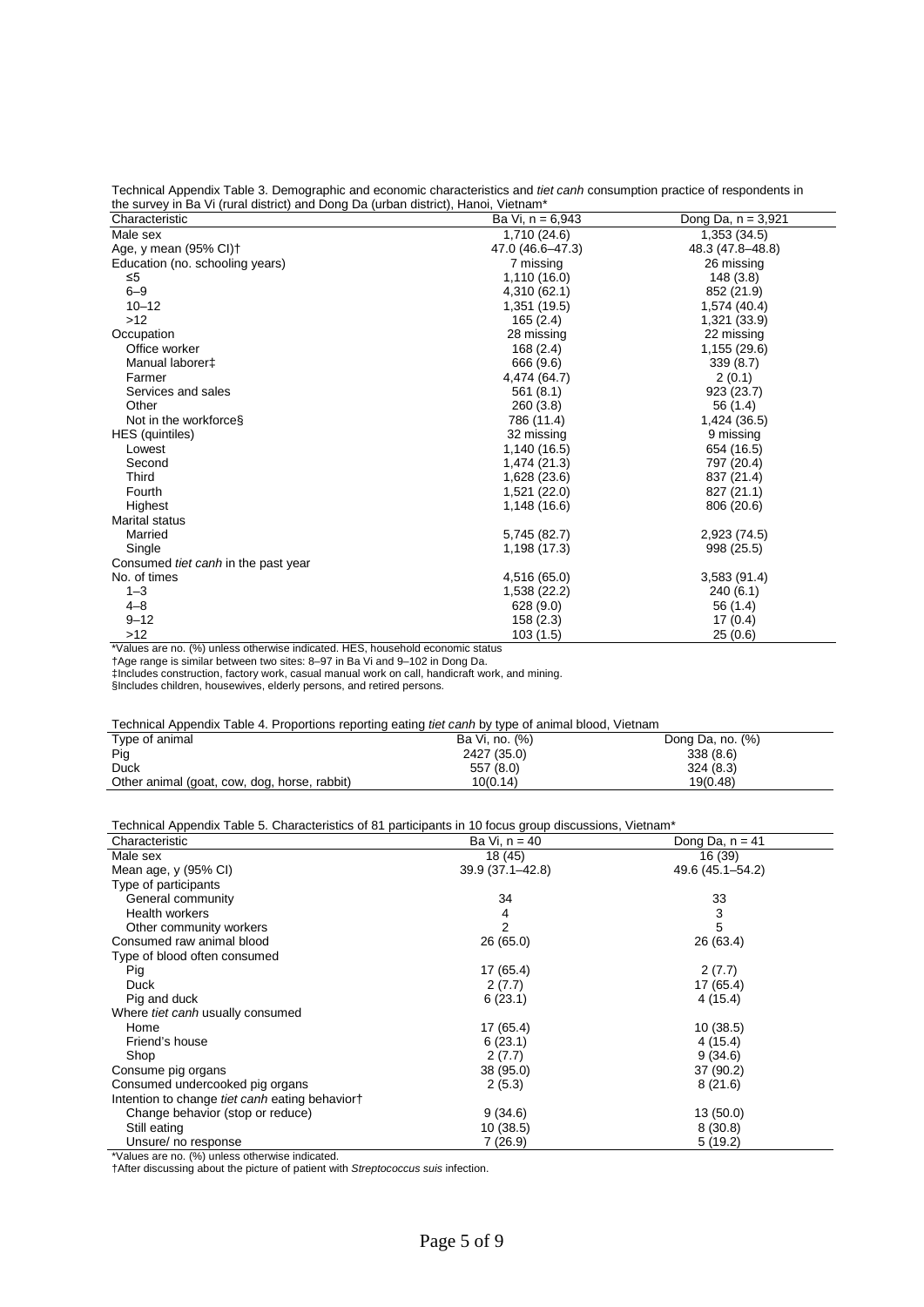| Vietnam*                       |                                                                                                                                                                           |
|--------------------------------|---------------------------------------------------------------------------------------------------------------------------------------------------------------------------|
| Category                       | Descriptions                                                                                                                                                              |
| Food characteristics           | Taste, appealing appearance, easy-to-eat                                                                                                                                  |
| Social contexts                | Weddings (in rural area), parties, slaughtering events: Tiet canh eating was most commonly                                                                                |
|                                | learned in social occasions such as rural weddings, New Year celebrations and other                                                                                       |
|                                | special gatherings. Pigs are often slaughtered in the early morning, <i>tiet canh</i> is made and                                                                         |
|                                | consumed as soon as possible within the morning when it is still fresh. Weddings were                                                                                     |
|                                | the most frequently reported occasion for tiet canh consumption in the rural area. Indeed,                                                                                |
|                                | among young rural women, their first reported instance of tiet canh                                                                                                       |
|                                | Drinking encounters (best matched food for alcohol drinking) at home or in shops: Many                                                                                    |
|                                | shops sell fresh <i>tiet canh</i> in the morning, however it is also sold for lunch and dinner.                                                                           |
|                                | Family contexts: children copy adults within the family to eat <i>tiet canh</i> , parents made it as a                                                                    |
|                                | special treat for children, encouraged children to eat due to belief that it provides                                                                                     |
|                                | improved immunity                                                                                                                                                         |
| Availability and accessibility | Available in social parties;                                                                                                                                              |
|                                |                                                                                                                                                                           |
|                                | Available in shops at affordable price: Tiet canh can also be found in most markets in both                                                                               |
|                                | urban and rural settings, and is relatively cheap $(\approx 10-20,000$ Vietnam Dong, equivalent to                                                                        |
|                                | $<$ SUS 0.5–1).                                                                                                                                                           |
|                                | High profit made from selling the dish;                                                                                                                                   |
| Perceived benefits             | Mentioned by 44% ( $n = 36$ ) of respondents                                                                                                                              |
|                                | The most commonly mentioned benefit was the notion that <i>tiet canh</i> is a 'cold' food that                                                                            |
|                                | serves to ease internal body heat or could be helpful in treating mouth ulcers ( $n = 24$ ,                                                                               |
|                                | mainly in urban FGs).                                                                                                                                                     |
|                                | Other perceived benefits included preventing anemia, treating headache, cough and                                                                                         |
|                                | dysentery, detoxification, clean the body internal system, or clearing minute dust in the                                                                                 |
|                                | lungs (e.g., hair clippings).                                                                                                                                             |
|                                | Myth: Tiet canh was considered a 'red' food associated with good luck if eating tiet canh on                                                                              |
|                                | the 1st day of the lunar month ( $n = 13$ , mainly in urban FGs).                                                                                                         |
| Perceived safety               | Safe food source: Home grown pig/self-made dish, free-range pig, rural pig, wild boar,                                                                                    |
|                                | trustworthy/ known source; Perceived tiet canh was safe when the source of the pig or                                                                                     |
|                                | the person preparing the dish was known to the consumer (mentioned by 61% and 50%                                                                                         |
|                                | of rural and urban participants, respectively). Even when the blood was bought at the wet                                                                                 |
|                                | market, people considered tiet canh to be more safe when prepared by someone they                                                                                         |
|                                | knew and trusted, versus an unknown commercial source.                                                                                                                    |
|                                | The word 'clean' was used by a substantial number of consumers $(31\% , n = 16)$ to describe                                                                              |
|                                | deliberate choices on whether to eat tiet canh in a given context, and it conveyed two                                                                                    |
|                                | different meanings: the source was known or was perceived as prepared under trusted                                                                                       |
|                                | hygienic conditions                                                                                                                                                       |
|                                | Drinking alcohol: Several men expressed the belief that rice wine can help mitigate possible                                                                              |
|                                | health risks by "disinfecting" <i>tiet canh</i> . This type of drink is regularly served to pair with                                                                     |
|                                | tiet canh. In addition, alcohol helps reduce the bloody smell of the dish, and neutralize                                                                                 |
|                                | the dish (hot and cold food).                                                                                                                                             |
| Disease risk awareness         | Awareness that the dish can transmit diseases to humans;                                                                                                                  |
|                                |                                                                                                                                                                           |
|                                | Pig outbreaks (such as porcine respiratory and reproductive syndrome [PRRS] and foot and<br>mouth diseases): The presence of ongoing disease outbreaks in pigs negatively |
|                                |                                                                                                                                                                           |
|                                | influenced consumption patterns, and discouraged some people from eating. This effect                                                                                     |
|                                | was noted more frequently among rural participants, and in communities with a history of                                                                                  |
|                                | pig outbreaks (FG1,2,4)                                                                                                                                                   |
|                                | Risk underestimation through optimistic bias: attitudes such as diseases can't happen                                                                                     |
|                                | because I am resistant (FG3,6,7,8), diseases happen somewhere else but not here                                                                                           |
|                                | (FG6).                                                                                                                                                                    |
|                                | Confidence in the relative safety of <i>tiet canh</i> was expressed by many participants based on                                                                         |
|                                | repeated personal experience: I've never had any bad experience after eating tiet canh                                                                                    |
|                                | (FG1, 4, 7, 8).                                                                                                                                                           |
|                                | Fatalistic attitude: death is our fate.                                                                                                                                   |
|                                | Some participants, despite being aware of health risks and having stopped consumption for                                                                                 |
|                                | some time, resumed eating tiet canh again in situations where they believed the risk was                                                                                  |
|                                | low (e.g., a woman in FG10 ate when she was given <i>tiet canh</i> prepared from a lon Mán).                                                                              |
| *FG, focus group.              |                                                                                                                                                                           |

Technical Appendix Table 6. Factors influencing participants' choice of eating *tiet canh* explored from focus groups discussions,

Technical Appendix Table 7. Key perceptions about public health interventions, Vietnam\* Type of intervention  $\blacksquare$ Information, Education, Communication activities Mass media was not perceived as an effective method to reach certain populations such as mobile manual workers, men, heavy drinkers and older generations (FG1,9,10). Communication messages should be repeated frequently and sustained over time to be most effective (FG8, 10).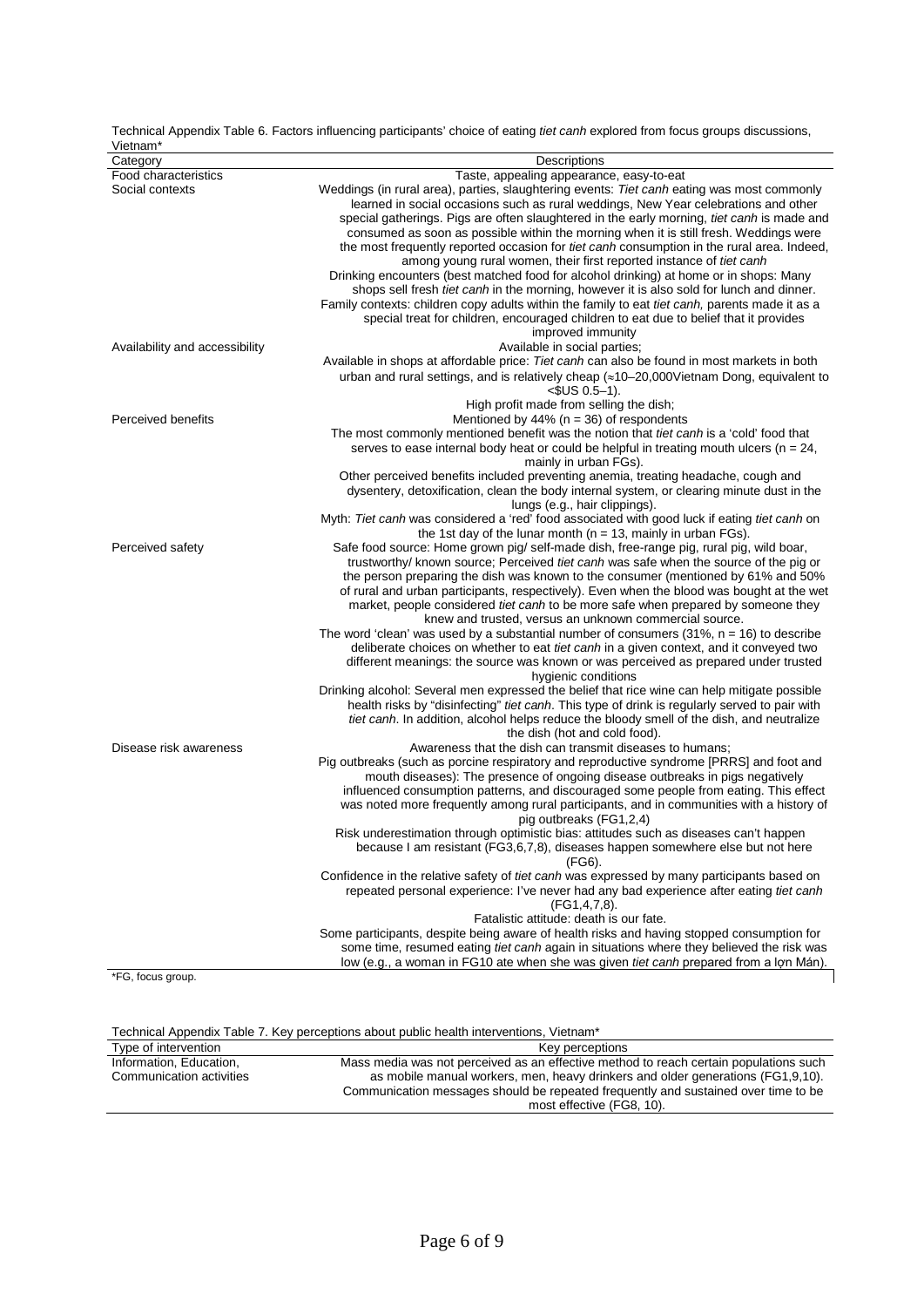| Type of intervention            | Key perceptions                                                                                                                                                                                                                                                                                                                                                                                                                   |
|---------------------------------|-----------------------------------------------------------------------------------------------------------------------------------------------------------------------------------------------------------------------------------------------------------------------------------------------------------------------------------------------------------------------------------------------------------------------------------|
| Pig vaccination against S. suis | Pig vaccination overall was perceived as an effective measure, but most farmers were<br>not aware of S. suis bacteria in pigs, probably due to the unavailability of an<br>effective vaccine for this disease in the local market and thus lack of information on<br>this specific pathogen.                                                                                                                                      |
|                                 | Some concerns were expressed about current government programs for animal<br>vaccination, including possible disease spread due poor biosecurity practices of field<br>teams responsible for vaccination, insufficient vaccine supply and limited coverage<br>$(FG1, 4)$ .                                                                                                                                                        |
| Ban on selling tiet canh        | Considered to be infeasible and ineffective among participants in all FGs.<br>Monetary profit from selling <i>tiet canh</i> and the consumer demand were considered as key<br>features that will perpetuate this traditional dish.<br>Trade in raw pig products is too widespread and decentralized, and the food chain from<br>pig producers to pork consumers too complex to enable regulation or enforcement<br>of trade bans. |
| Food inspection                 | Not confident in the standards of food inspection programs<br>Complained that sellers of unsafe or contaminated products are able to bypass<br>inspections and they do not trust certified food                                                                                                                                                                                                                                   |
| *FG, focus group.               |                                                                                                                                                                                                                                                                                                                                                                                                                                   |

Technical Appendix Table 8. Illustrative quotes for each category taken from the transcripts of 10 focus group discussions in Ba Vi and Dong Da, Hanoi, Vietnam\*

| Factor          | Representative quotes                                                                                                                                                                                                                                                         |
|-----------------|-------------------------------------------------------------------------------------------------------------------------------------------------------------------------------------------------------------------------------------------------------------------------------|
| Food factor     | "I feel it is very delicious and cool. It is more special than other dishes" (F, age 43, rural, FG3)<br>"Tiet canh is a favorite food. Why? Putting a piece of tiet canh into the mouth there is a buttery                                                                    |
|                 | taste, not much bloody taste, crunchy, second it feels cool. There is that feeling in the mouth,<br>and with some herbs, some lemon, some chilly, it feels sour and hot" (M, age 63, urban,<br>FG6).                                                                          |
|                 | "The main ingredient is pig raw pig blood. Also include pig cartilages which is chopped, roasted<br>onion, mint leaves," (M, age 41, rural, FG2).                                                                                                                             |
|                 | "Good food is often ordered for parties including pig tiet canh which contains throat meat, liver,<br>and lung These are boiled, roasted, chopped and fried, then added to tiet canh bowl so it will<br>be very tasty, crunchy and has good flavor." (F, age 49, rural, FG3). |
| Social contexts | "When I got married I ate tiet canh. I followed my husband to come here, the elderly                                                                                                                                                                                          |
|                 | slaughtered pigs and made tiet canh then I got familiarized with the dish." (F, age 29, rural,<br>FG3).                                                                                                                                                                       |
|                 | "My children eat it every Saturday and Sunday if they have enough time in the morning they<br>will eat it for breakfast" (F, age 33, rural, FG3).                                                                                                                             |
|                 | "Generally going out to eat chao long tiet canh (soup with pig intestines and raw pig blood dish)<br>has to be in a group of two to three people so you feel fun and the dish is delicious, otherwise I<br>don't wanna go" (F, age 48, urban, FG9).                           |
|                 | "we often eat it together, gather together, they eat so I also eat" (M, age 46, rural, FG5).<br>"I think I do not really like it, just sit together and eat together for fun, eat a little not much and<br>not frequently" (F, age 29, rural, FG3).                           |
|                 | "At the time near Tet (Lunar new year celebration)  we made tiet canh. Three to four<br>households for example shared one pig (for slaughtering) and then we had to prepare food for<br>the men sitting together, on bowl tiet canh each and rice wine" (F, 40, urban, FG9).  |
|                 | "Most people eat it, little or a lot, never say I never eat it. Thirty days in a month, twenty-seven<br>days with weddings already, how can I avoid tiet canh?" (M, age 45, rural, FG4).                                                                                      |
| Source of food  | "I will eat provided that I know its source, whether it is home grown or from a clean source and<br>second it was made carefully, and cleanly by the family then I will eat two bowls, not one." (M,<br>age 63, urban, FG6).                                                  |
|                 | "I went to the highlands, pig from the forest, slaughtered and the tiet canh was yummy, I still<br>crave for it" (F, age 56, urban, FG10).                                                                                                                                    |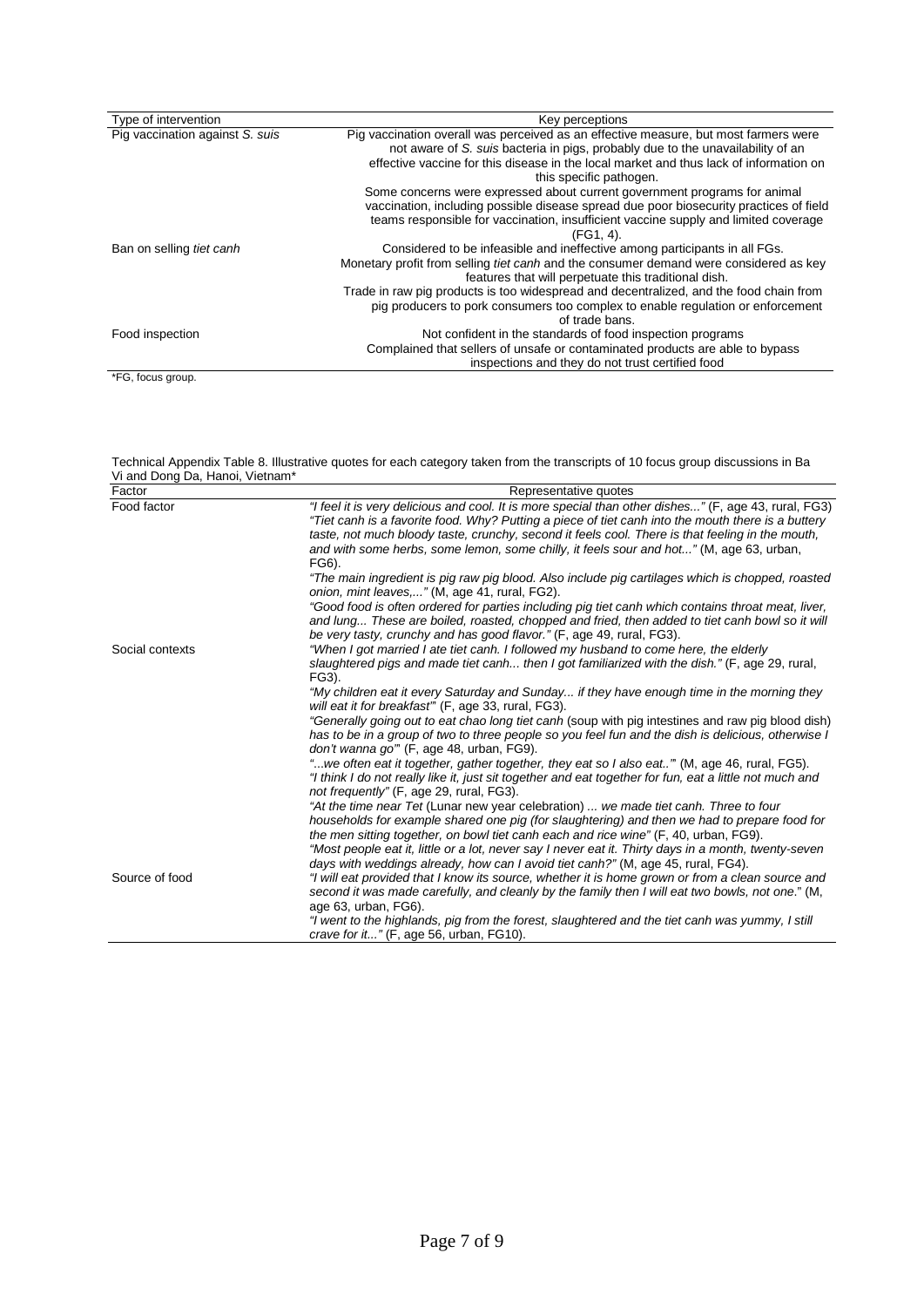| Factor                                   | Representative quotes                                                                                                                                                                                                                                                                                                                                                                                     |
|------------------------------------------|-----------------------------------------------------------------------------------------------------------------------------------------------------------------------------------------------------------------------------------------------------------------------------------------------------------------------------------------------------------------------------------------------------------|
| Disease risk awareness                   | "The thing I don't like about tiet canh is during outbreaks so I don't eat. And hearing from the<br>mass media, radio, newspaper about the outbreaks, all types of outbreaks such as flu, then I<br>never eat until things are normal. When the news announce that outbreaks are over, we start<br>to eat again" (M, age 41, rural, FG2).                                                                 |
|                                          | "Death is our fate, now restaurants here do not make tiet canh for us to eat, only in town they                                                                                                                                                                                                                                                                                                           |
|                                          | still make it, not here, for a long time already" (M, age 45, rural, FG4).<br>"If there are outbreaks, we only eat tiet canh when knowing where the pig comes from, if no                                                                                                                                                                                                                                 |
|                                          | outbreaks we go to restaurants to eat a bowl of tiet canh everyday" (M, age 45, rural, FG4).                                                                                                                                                                                                                                                                                                              |
|                                          | "Even when they heard about it (disease outbreak in pigs), nothing changes. Obviously hand-<br>foot-mouth and blue ear pig outbreaks in the village, they still continue shared slaughtering.<br>Last year, Mrs. N, the blue ear outbreak was in the village, (pigs) died in nearly all households,                                                                                                       |
|                                          | but in the last household where pigs were not yet diseased they still shared to slaughter a pig<br>of 70–80kg, 7–8 households' (F, age 47, rural, FG1).                                                                                                                                                                                                                                                   |
|                                          | I like it because it is tasty, but thinking of many outbreaks and diseases make me scared I<br>stop eating because of too many disease outbreaks." (F, age 50, urban, FG10).<br>"Eating tiet canh will be good for your blood, second it has the cooling effect, but now there are                                                                                                                        |
|                                          | too many diseases so we need to be alert, reduce it, should not eat." (M, age 63, urban, FG6).<br>"The mass media report that tiet canh has many diseases so I avoid tiet canh" (M, age 22,<br>rural, FG2).                                                                                                                                                                                               |
|                                          | "First it is unhygienic. Second the problem that they (the sellers) want to get more profit so they<br>make it from rubbish ingredients, no conscience, so we are afraid." (F, age 41, urban, FG7).<br>"Migrant workers, low awareness, don't care anything, neither their health they still eat." (F,                                                                                                    |
|                                          | age $48$ , urban, $FG10$ )<br>"I see that nothing bad happens (after eating tiet canh) They can eat it then I can also eat it.                                                                                                                                                                                                                                                                            |
| Perceived benefits                       | There is nothing happening after eating, not die then it is OK." (F, age 47, rural, FG1)<br>"I often have internal body heat, regularly eating fruits but no effect. It is too unbearable when<br>you have internal body heat. Eating tiet canh you feel it is eased right away" (F, age 56,<br>urban, FG10).                                                                                             |
|                                          | "These days, in the north, on the 1st day of the lunar month, staff go to that restaurant to eat<br>either steamed or raw tiet canh for good luck in their jobs it has become a trend. My niece                                                                                                                                                                                                           |
| Drinking alcohol                         | who opens a restaurant there can sell 500 bowls in a morning" (M, age 65, urban, FG6).<br>"Nobody eats tiet canh by itself, at least you've got to have a cup of rice wine." (M, age 41,<br>rural, FG2).                                                                                                                                                                                                  |
|                                          | "Frequent eaters are those who can drink rice wine, those who can only have sugary drinks<br>(with tiet canh) will probably get diarrhea." (M, age 22, rural, FG2).                                                                                                                                                                                                                                       |
| Availability/ accessibility              | "I think bacteria will die when there is rice wine." (M, village health worker, age 41, rural, FG5).<br>"Wake up in the morning, they already sit there at tables on the roads, in the market in B20." (F,                                                                                                                                                                                                |
|                                          | age 69, urban, FG7).<br>"Not only it is men's favorite, but selling it make a lot of money, high profit so in any                                                                                                                                                                                                                                                                                         |
|                                          | circumstances they will sell it." (F, age 47, rural, FG1).                                                                                                                                                                                                                                                                                                                                                |
|                                          | "If eating out, tiet canh is the most suitable food for our pocket money." (M, age 45, rural, FG4).<br>laborers often eat tiet canh more. In my opinion, it's simply because it is low-price." (M, age<br>48, urban, FG8).                                                                                                                                                                                |
| Information, education,<br>communication | "Communication campaigns can only reach more perceptive people, especially the mass<br>media The remaining groups including mobile manual laborers, low awareness, don't care<br>anything they still eat." (F, age 48, urban, FG10).                                                                                                                                                                      |
|                                          | "A while ago TV mentioned about eating tiet canh and Streptococcus suis infection, at that time<br>I stopped eating. Then when it no longer talked about it, I thought the outbreak was over so                                                                                                                                                                                                           |
|                                          | TV, radio and newspapers should continue talking about this, eating tiet canh will decrease."<br>(F, age 33, rural, FG3).<br>"I think communication campaigns should be longer. Not one period with one or two days, need                                                                                                                                                                                 |
|                                          | to repeat, one week, ten days or more, if someone could not hear it today they can hear it at<br>another time." (M, age 48, urban, FG8).                                                                                                                                                                                                                                                                  |
| Food inspection                          | "To prevent (infections), first, the commune units for animal products inspection need to<br>continue to inspect the hygiene and safety of food products regularly." (M, age 63, urban, FG6).<br>"First inspection, have you done it right? We don't know if there is an outbreak, we sell, the<br>pig blood looks still clean, so we still eat. Who will check if this pig has enough qualities for sale |
|                                          | or it is diseased and therefore not allowed for selling?" (M, age 45, rural, FG4)<br>"In the early mornings the inspector goes to check (the meat products in the market), (the                                                                                                                                                                                                                           |
|                                          | seller) gives him money then he will give a stamp (on the product), he doesn't care what is<br>what (the quality)" (F, age 29, urban, FG10).<br>"About inspection, in reality they (the sellers/ transporters) still transport many, one truck with                                                                                                                                                       |
|                                          | hundreds of pigs, then to the market, clearly there are stamps on the pork but do they really<br>know what the quality is, stamp then collect money we still need to go to the market, don't                                                                                                                                                                                                              |
| Ban on selling raw animal blood          | know which pig is good, which one is sick." (F, age 48, urban, FG9).<br>"The trade is everywhere at small scales in this rural area, can't control. Even when they come,<br>they did not have strong actions on the people they know." (F, age 38, rural, FG1).<br>"Ban it (tiet canh) but they (the sellers) still sell it illegally They keep it in the fridge inside,                                  |
|                                          | anyone who wants to eat can ask and they will bring it out." (F, age 50, urban, FG10).<br>"There is still a demand, then no one able to control, can you control it both day and night? So<br>you can prohibit them now, they continue it another time, you punish them with big money they<br>still keep the practice." (M, age 63, urban, FG6).                                                         |